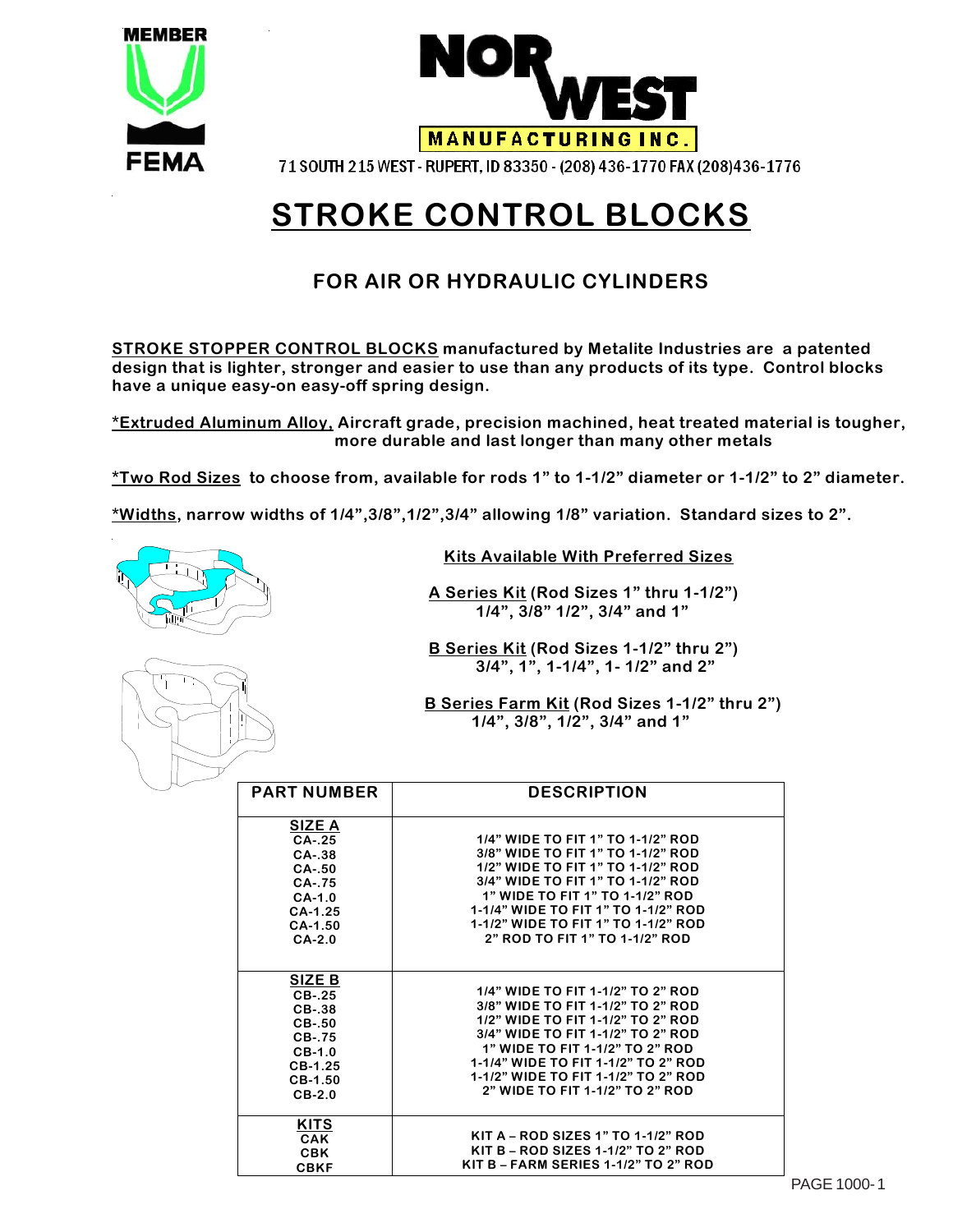



71 SOUTH 215 WEST - RUPERT, ID 83350 - (208) 436-1770 FAX (208)436-1776

## **NORWEST PACKER RINGS**





| <b>ARTMARK GREY IRON IMPORT</b><br>RA1216<br>RA1217<br>RA1317<br>RA1420<br>RA1622                                       | <b>APPROXIMATE</b><br><b>PIECE WEIGHT</b><br>18.54<br>28.68<br>22.73<br>32.21<br>37.52 | <b>DESCRIPTION</b><br><b>OD</b><br>ID.<br>12" x 16"<br>12" x 17"<br>$13'' \times 17''$<br>14" x 20"<br>16" x 22"                            |
|-------------------------------------------------------------------------------------------------------------------------|----------------------------------------------------------------------------------------|---------------------------------------------------------------------------------------------------------------------------------------------|
| <b>ARTMARK DUCTILE IMPORT</b><br><b>RA1216D</b><br><b>RA1217D</b><br><b>RA1317D</b><br><b>RA1420D</b><br><b>RA1622D</b> | 20.50<br>27.12<br>24.25<br>33.73<br>39.68                                              | <b>DESCRIPTION</b><br><b>OD</b><br>ID.<br>$12'' \times 16''$<br>$12'' \times 17''$<br>$13'' \times 17''$<br>$14'' \times 20''$<br>16" x 22" |





PAGE 1000-2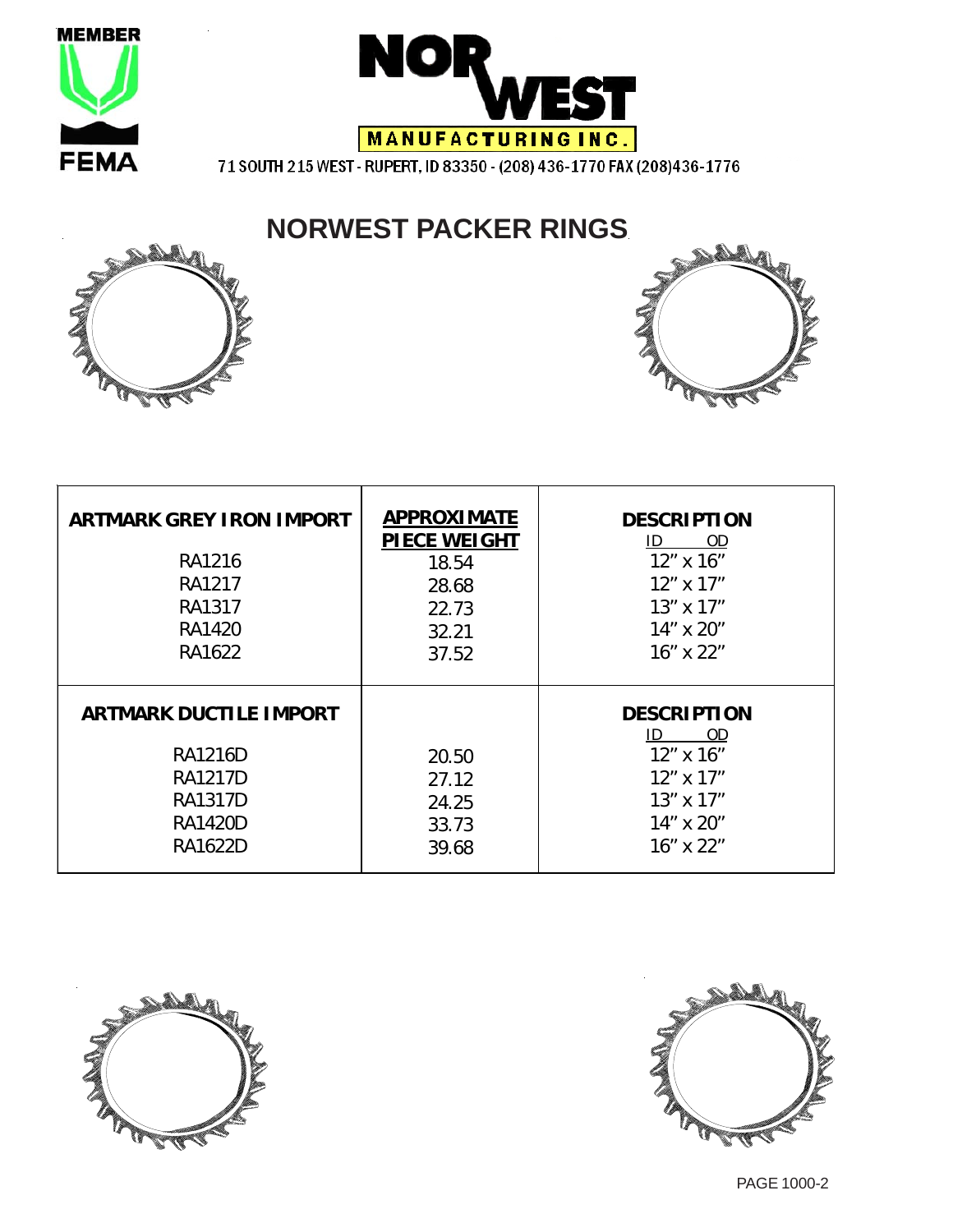



71 SOUTH 215 WEST - RUPERT, ID 83350 - (208) 436-1770 FAX (208)436-1776

#### **HP-12**

**HEAVY DUTY ROLLER HARROW RETAINING RING FOR 12" ACE AND PARMA**



**TPP-3206 RETAINING RING FOR SMISER 12" PACKER TPP-3207 RETAINING RING FOR SMISER 13" PACKER TPP-3210 RETAINING RING FOR SMISER 14" PACKER TPP-3212 RETAINING RING FOR SMISER 16" PACKER**

 $\mathbb{O}$  $\circ$  $\circ$ 

#### **MP-10**

#### **STANDARD DUTY RETAINING RING FOR ACE AND PARMA**



**BA34961**

**COULTER HUB FOR DOUBLE L POTATO HARVESTER**